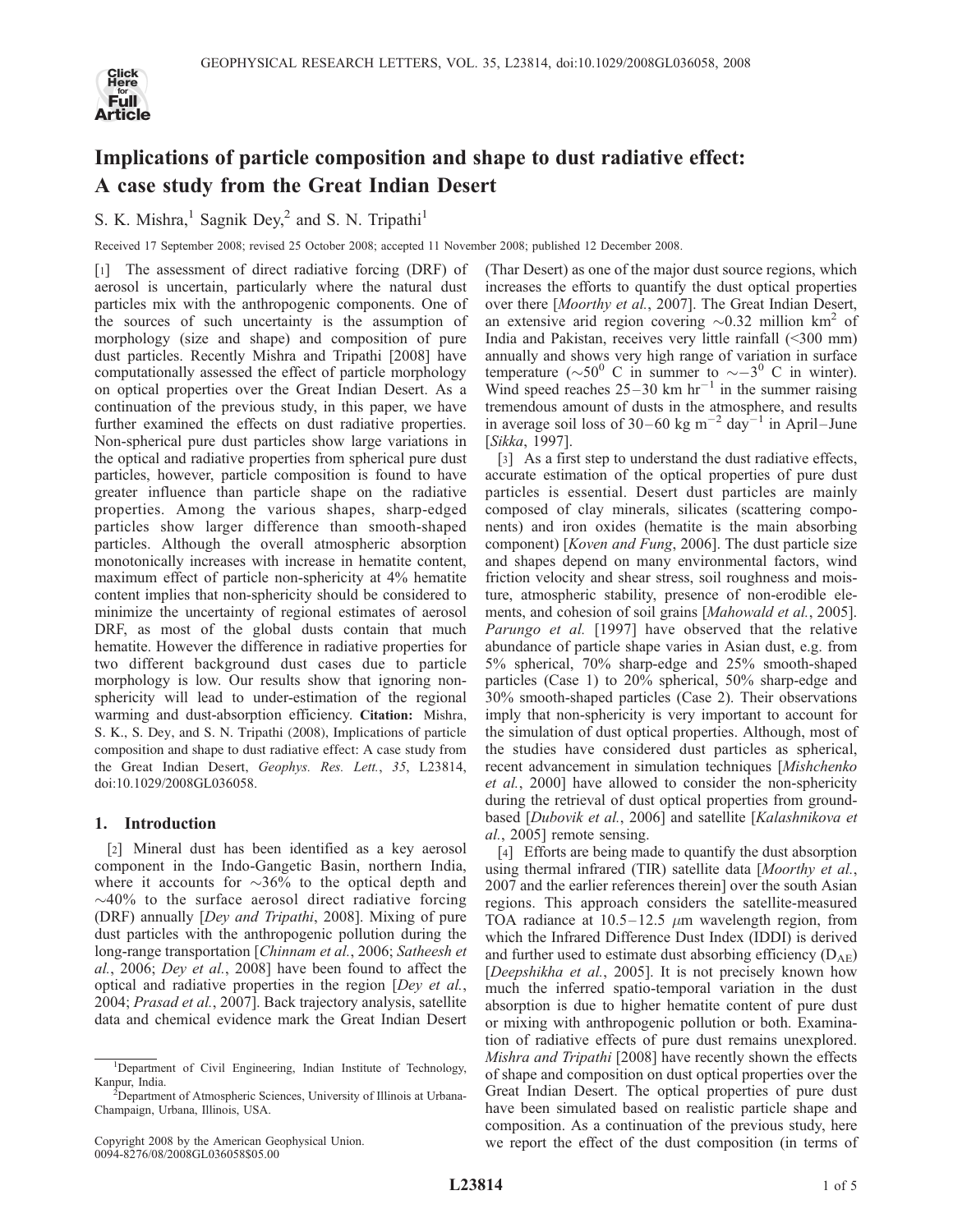absorption) and shape on the dust radiative effects. Our study also discusses the influence of particle morphology to TIR radiance.

### 2. Approach

[5] The detailed methodology of computing the optical properties of pure dust particles are described by Mishra and Tripathi [2008]. In brief, we have considered four different particle shapes, sphere, spheroid, cylinder and Chebyshev, based on the scanning electron microscopic analysis of the dust samples collected at Mt. Abu (a highaltitude station in the Aravalli range bordering the east of the Great Indian Desert). First, we have derived the index of refraction of dust particles. Although hematite is detected in the dust of the Thar Desert, its volumetric percentage is unknown. Hence, we have simulated our results by varying the hematite percentage from 0 to 10% based on the analysis of Koven and Fung [2006]. The refractive index of nonhematite part has been derived by volume-weighted average of individual refractive indices, the relative volume fractions have been taken from the study of *Peterson* [1968]. The effective wavelength-dependent complex refractive index for the dust has been calculated using the Bruggeman's effective medium mixing rule [*Bruggeman*, 1935].

[6] Optical properties (e.g. scattering and extinction cross-sections, asymmetry parameter (g), single scattering albedo (SSA) and scattering matrix elements) of the dust have been derived using T-matrix code [Mishchenko and Travis, 1998]. The optical properties of spherical particles have been derived using the Mie code by Dave [1968]. During the simulation, we considered particles in range 0.1–1  $\mu$ m size with log-normal size distribution (R<sub>mod</sub> = 0.5  $\mu$ m and  $\sigma$  = 1.5) and aspect ratio of 1.5 [Mishra and Tripathi, 2008]. We have also considered two cases of background dust and computed the optical properties by taking weighted average of various individual shapes to show how they vary with shape. Optical properties of dust are then incorporated in the Santa Barbara Discrete Ordinate Radiative Transfer (SBDART) model [Ricchiazzi et al., 1998] to compute the dust DRF at the top-of-atmosphere (TOA), surface and atmosphere for shortwave  $(0.25-4 \mu m)$  and TIR  $(10.5-12.5 \mu m)$  regions. The surface albedo has been considered as that of 'desert' model in SBDART. All the DRF estimations presented here are for clear-sky condition and diurnally averaged.

### 3. Results and Discussions

[7] The spectral variations of SSA and g with the hematite content for cases 1 and 2 are displayed in Figure 1. Three important observations are evident from Figure 1. First is that the difference in spectral SSA and g for any particular hematite content for case 1 and 2 is low  $(\sim 1 - 2\%$  for SSA and  $\sim 1 - 6\%$  for g). Although the deviation of optical properties of individual shapes from spherical particles is higher, the combined effect (sometimes increasing and sometimes decreasing depending on hematite content and spectral variation) of various shapes is found to be low. Particularly for cylinders, the difference is very high, e.g.  $5-7\%$  for SSA,  $2-7\%$  for g and  $\sim$ 40% for extinction coefficient at  $4 - 6\%$  hematite content. These particles increase during the dust storms and thus regional estimates of aerosol radiative effects without considering non-sphericity may result in large uncertainty [Kahnert et al., 2007]. Secondly, the spectral variability is high at higher hematite content, because the increasing concentration strongly governs the optical parameters (complex refractive indices, n and k) of the dust from ultraviolet to visible wavelength spectrum and the refractive index of hematite has more pronounced spectral dependence than the other components. Thirdly, the variation of SSA and g with hematite content is much stronger at wavelength less than 0.6  $\mu$ m, whereas it is practically non-existent at nearinfrared (NIR) wavelength, because of the nearly nonabsorbing nature of hematite at these wavelengths. Here SSA reduces by merely  $\sim$ 2% with 10% increase in hematite content for both the cases. The reductions in SSA with increasing hematite content are higher at visible wavelengths  $(4-27%)$ , and even more at ultraviolet (UV) wavelengths ( $\sim$ 48%). Sensitivity study by Mishra and Tripathi [2008] has shown that the optical properties of pure dust are more sensitive to hematite content than shape. Similar absorption may arise from pure dust with moderate  $(\sim4 -$ 6%) hematite content and low-hematite dust mixed with anthropogenic black carbon. Note here that changes in SSA and g also depend on particle size distribution [Mishra and Tripathi, 2008]. The highest difference in visible SSA due to particle shape was found to be  $\sim$ 4%. Spectral variation of g on the other hand shows a dip at the visible wavelength (minimum at  $0.6 - 0.7 \mu m$ ) for both the cases. The absolute values of g increase with higher hematite content at UV and VIS (up to 0.6  $\mu$ m) and show reverse trend at wavelengths higher than that. Higher absorption reduces the contribution of internal resonances inside the particles resulting in less side-scattering and thus increasing g with increasing hematite content at shorter wavelengths. At longer wavelength, decrease in prevailing forward scattering and much lesser influence of hematite absorption result in reverse behavior of g. Here it should be mentioned that more realistically deviation of g from that of spherical particles due to nonsphericity depends not only on refractive index, but also on the size parameter and surface roughness effects [Kahnert and Nousiainen, 2006; Rother et al., 2006; Mishchenko et al., 1997].

[8] The observed changes in the optical properties of pure dust due to shape and composition reflect on the change in dust DRF. As seen from the optical properties, the DRF values expectedly show very small difference  $(\leq 2\%)$  for these two cases and the influence of composition is also very similar (not shown). This means to account non-sphericity in the regional estimates of DRF, any proportion of nonspherical particles between these two cases may be used without much difference. Dust DRFs at TOA and surface vary between  $-14$  to  $-6$  W m<sup>-2</sup> and  $-15$  to  $-28$  W m<sup>-2</sup>. Higher hematite content in dust particles causes lesser cooling at TOA and higher cooling at surface, effectively increasing the atmospheric absorption manifold. Atmospheric heating rate due to pure dust alone at 4% hematite content is around  $0.4 \text{ K}^{\text{-}}day^{-1}$ , similar to the values reported by Satheesh et al. [2007] that were estimated from the dust optical properties derived from  $D_{AE}$  images. If we consider the individual shapes, the SW dust DRF shows much higher variability. The atmospheric absorption is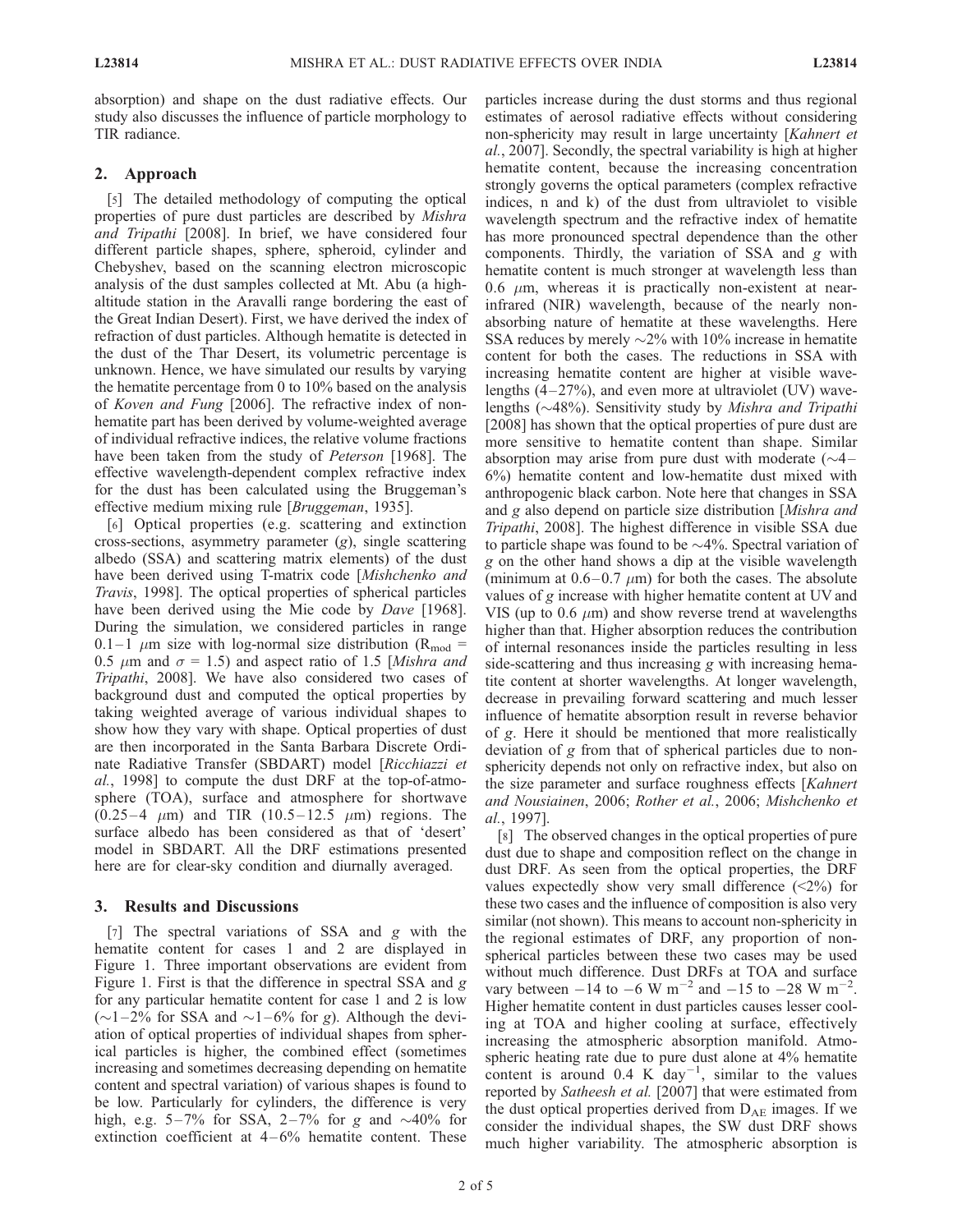

SSA (Case 2)



Figure 1. Spectral variation of (top) SSA and (bottom) g for (left) case 1 and (right) case 2 of 'background dust' with varying hematite percentage. The red color indicates SSA (top) higher than 0.95.

almost negligible ( $\sim$ 2.5 W m<sup>-2</sup>) without hematite irrespective of shapes, but drastically increases manifold at only 2% hematite content suggesting the strong influence of hematite on absorption characteristics. Percentage departure of DRF values for non-spherical particles from that for spherical particles is shown in Figure 2 to judge the effect of only particle morphology on DRF with other parameters (such as surface albedo, water vapor etc.) remaining constant. The cylindrical particles show highest deviation from the spher-

ical particles followed by the Chebyshev and spheroid particles with a peak at 4% hematite content. Clearly the non-sphericity attributes to more cooling at both TOA and surface, and combined effect is  $\sim 6\%$  more warming than the spherical particles. The smooth-shaped particles show similar kind of deviation from the spherical particles due to similarity in their scattering phase functions.

[9] Consideration of more complicated, sharp edged and non-axisymmetric particles will give rise to significant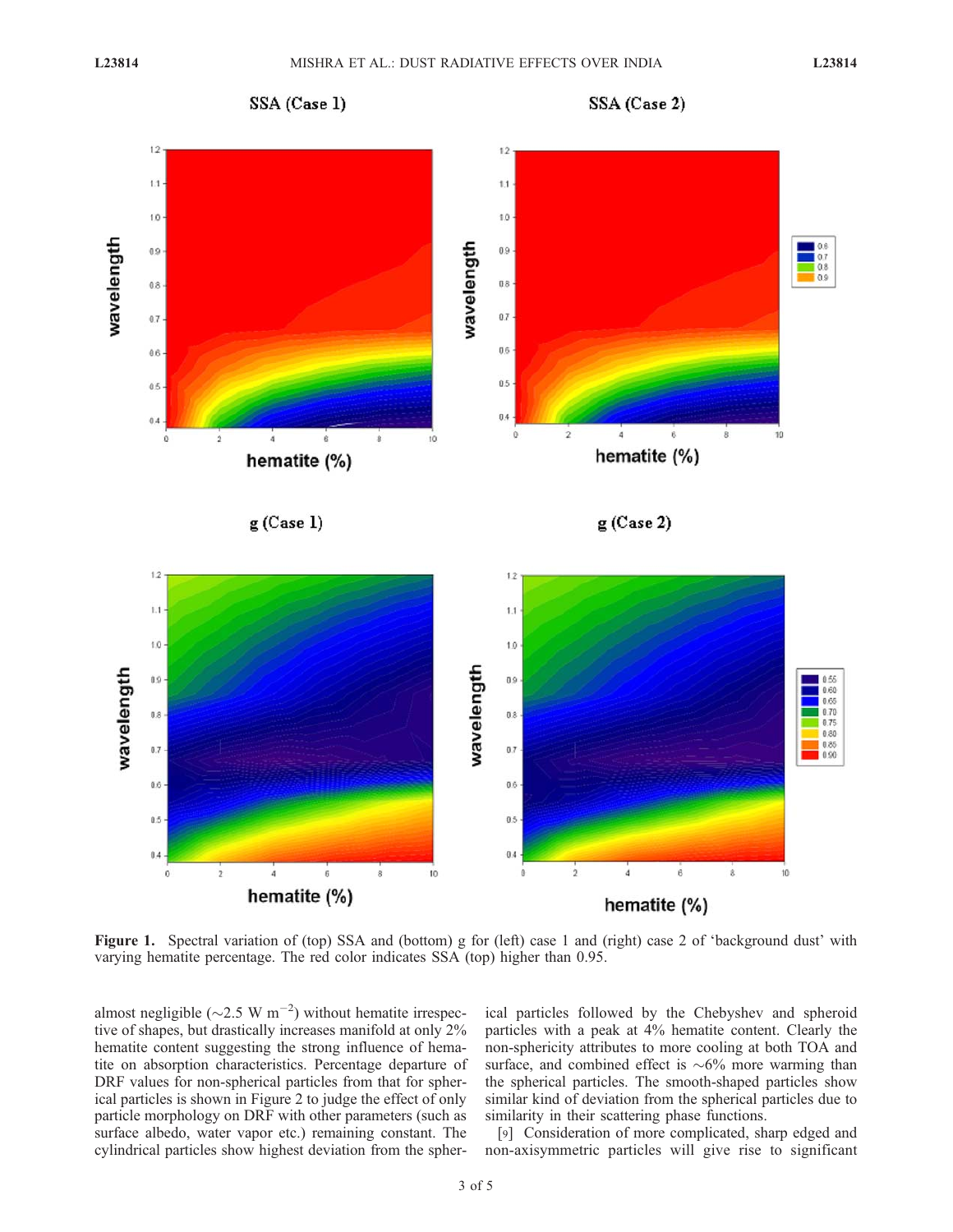

Figure 2. Percent departure of dust DRF at TOA and surface (Sfc) due to non-spherical shapes (in subscript) from dust DRF due to spherical shape with varying hematite content.

deviation from their volume equivalent spherical counterpart in forcing estimation. But given the limitation of the computational method to treat those particles, even the present calculations show large influence of shape on dust DRF. McComiskey et al. [2008] have shown that optical depth and SSA have strongest sensitivity on the DRF, and these optical properties show large deviation with shape and composition [Mishra and Tripathi, 2008]. The increase of sharp edged particles with hematite content >2% during the dust storms will give rise to more heating of atmospheric column. The significance of consideration of particle shape is more in the regions with high hematite content  $(>=5\%)$ , i.e. east and middle-east Asia [Koven and Fung, 2006] and the regions where black carbon mixes with pure mineral dust (i.e. Indo-Gangetic basin in northern India and East Asia), because enhancement in the atmospheric warming will be under-estimated if particle morphology is not considered.

[10] The uncertainty in the recent estimates of aerosol DRF over the Indo-Gangetic basin [Dey and Tripathi., 2008] will be minimized if the aerosol model is improved by incorporating the dust particle morphology, because the region suffered frequent dust storms from the Great Indian Desert and middle-east Asia. Particle non-sphericity is also important as Mishchenko et al. [1995] have shown that the consideration of tropospheric dust aerosols as spherical particles while retrieving aerosol optical thickness from measured satellite reflectance leads significant error in the retrieval. The error in the TOA radiative forcing estimation for feldspar aerosol lies between -6 and 31% when simple spherical model particles have been considered in the computations [Kahnert et al., 2005] whereas the consideration of the moderate non-sphericity i.e. spheroid particle shape shrinks the error range to  $-1$  to 6%.

[11] We have examined the influence of particle shape and composition on the variation of the infrared brightness temperature (IRBT). Due to limitation in the T-matrix code, the optical properties computed up to 1.2  $\mu$ m wavelength are extrapolated to the LW region and then used to compute the LW fluxes. The TOA outgoing flux due to dust and non-dust cases at the  $10.5-12.5 \mu m$  wavelength is converted to IRBT using inverse Planck function [Satheesh et al., 2006]. The difference in IRBT for the dust and non-dust case, defined as IDDI [Deepshikha et al., 2005], has been calculated for all the cases discussed above. The variation of IDDI due to particle shape and composition is less than 2%, but at the same time, increase in extinction coefficient will lead to an increase in aerosol optical depth. The difference could be larger for coarser particles [Mishra and Tripathi, 2008]. As D<sub>AE</sub> is a ratio of IDDI and AOD [*Deepshikha et al.*, 2005], under-estimation of AOD will lead to under-estimation of  $D_{AE}$ , given that IDDI does not change much for an aerosol system predominantly composed of mineral dust (e.g. contribution of dust is more than 60% to AOD during premonsoon season in the northern India [Dey and Tripathi, 2008]). This influence will obviously be less for the time when relative contribution of dust reduces (e.g. dust contributes  $\sim$ 18% to AOD in winter season), but even then it can not be neglected.

#### 4. Summary and Conclusions

[12] In the present paper, the effects of particle nonsphericity and composition on the pure dust DRF over the Great Indian Desert have been examined. The radiative transfer computations account the optical properties of pure dust for four major particle shapes (spherical, spheroid, cylinder and Chebyshev) found in the region and varying